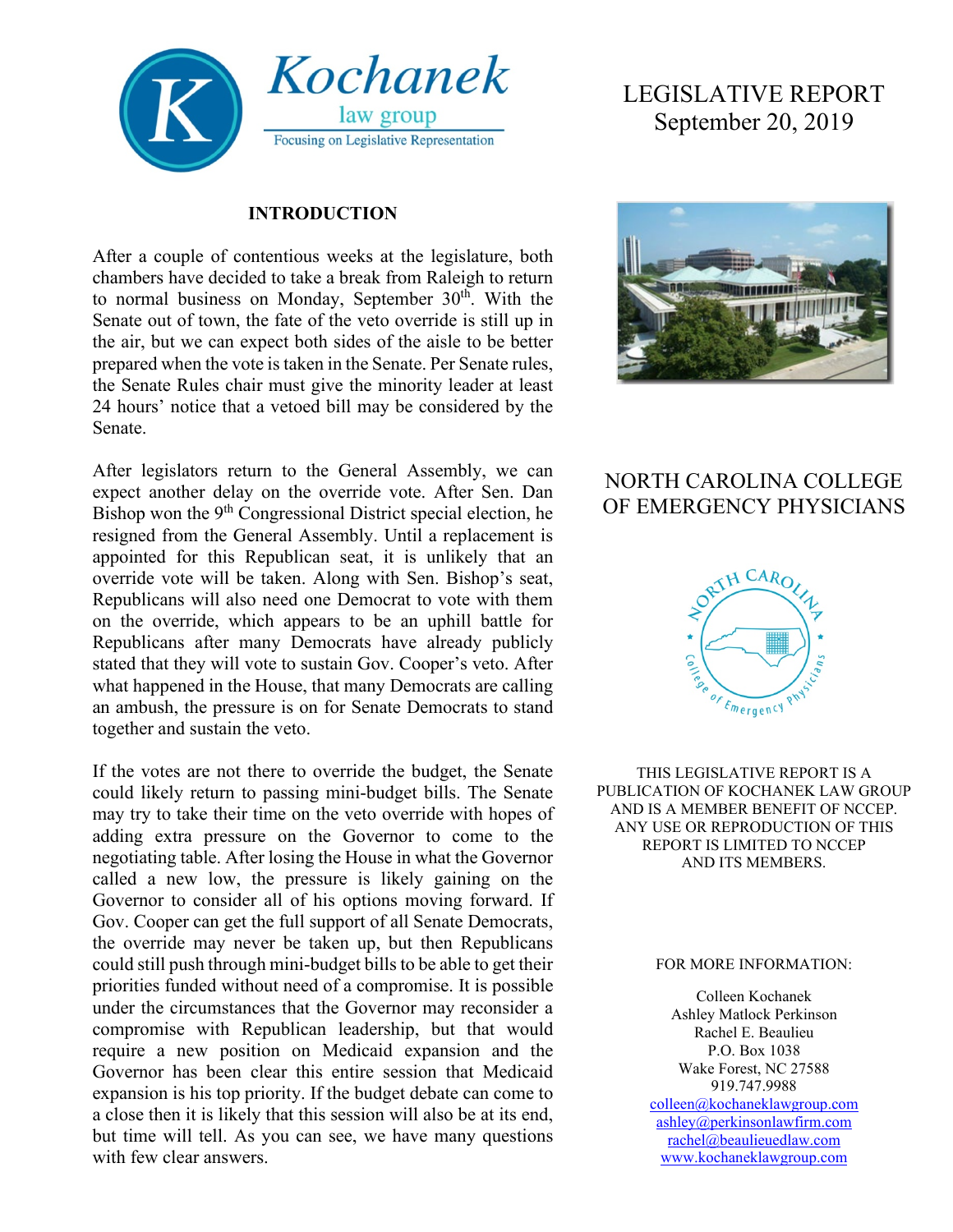## **BILL UPDATES**

HOUSE BILL 655, NC Health Care for Working Families, was heard in the House Health Committee this week after Speaker Moore had promised to move this bill after a successful override vote on the budget. The bill is Rep. Donny Lambeth's legislation that would expand Medicaid with the addition of work requirements and 2% premiums for recipients.

Under the bill, North Carolinians would be eligible for Medicaid if their income did not exceed 133% of the poverty level, are between 19 and 64 years old, are not already covered by Medicare, are ineligible for the existing Medicaid program in North Carolina, and meet federal citizenship and immigration requirements. Premiums would be set at 2% of a person's annual income. Recipients would need to work or volunteer 80 hours per month, with some exceptions for those with disabilities or who are caregivers. Some of the costs would be paid for by a new assessment on hospitals. The bill also includes provisions that would halt implementation if work requirements or premiums aren't approved by the federal government or if hospital assessments don't cover enough of the costs.

The bill moved to the House calendar on the day of Cooper's budget veto and then moved off the calendar and back to the House Health Committee on the same day as the veto override vote. The committee heard the bill this week, where some relatively minor changes were made.

The most recent version of the bill would:

- extend the period for participants to make premium contributions before suspension is triggered, from 90 days to 120 days of the due date of the contribution;
- add immunizations to the preventative care and wellness activities the Department of Health and Human Services (DHHS) is required to include in the program;
- expand the exemptions for work requirements to more specifically include individuals living in the home with, and serving as the primary caregiver for, a dependent child, a disabled or medically frail adult child, or a disabled parent, disabled spouse, or other disabled and medically frail relative;
- prohibit DHHS from implementing the program and requires that DHHS cease all activities related to implementation if the program approved by the Center for Medicare and Medicaid Services (CMS) fails to materially comply with the program components required by the act;
- prohibit DHHS from providing program coverage until all program components can be implemented in the event the State is enjoined, stayed, or otherwise prohibited from implementing any program component approved by CMS;
- prohibit all activities related to implementation, except for continuing to seek federal approval of the program, if legislation is not enacted to ensure premium tax is levied upon capitation payments received by Prepaid Health Plans in the same manner the tax is applied to gross premiums from business done in the State for all other health care plans;
- prohibit implementation and all related activities in the event the program approved by CMS does not allow for participant contributions collected by the State to be treated as State funds eligible for federal matching funds;
- extend the date by which DHHS must submit its design proposal for the program to the General Assembly, from October 1, 2019, to March 1, 2020;
- require DHHS to quarterly publish information regarding program eligibility and participation on its website, beginning October 1, 2020;